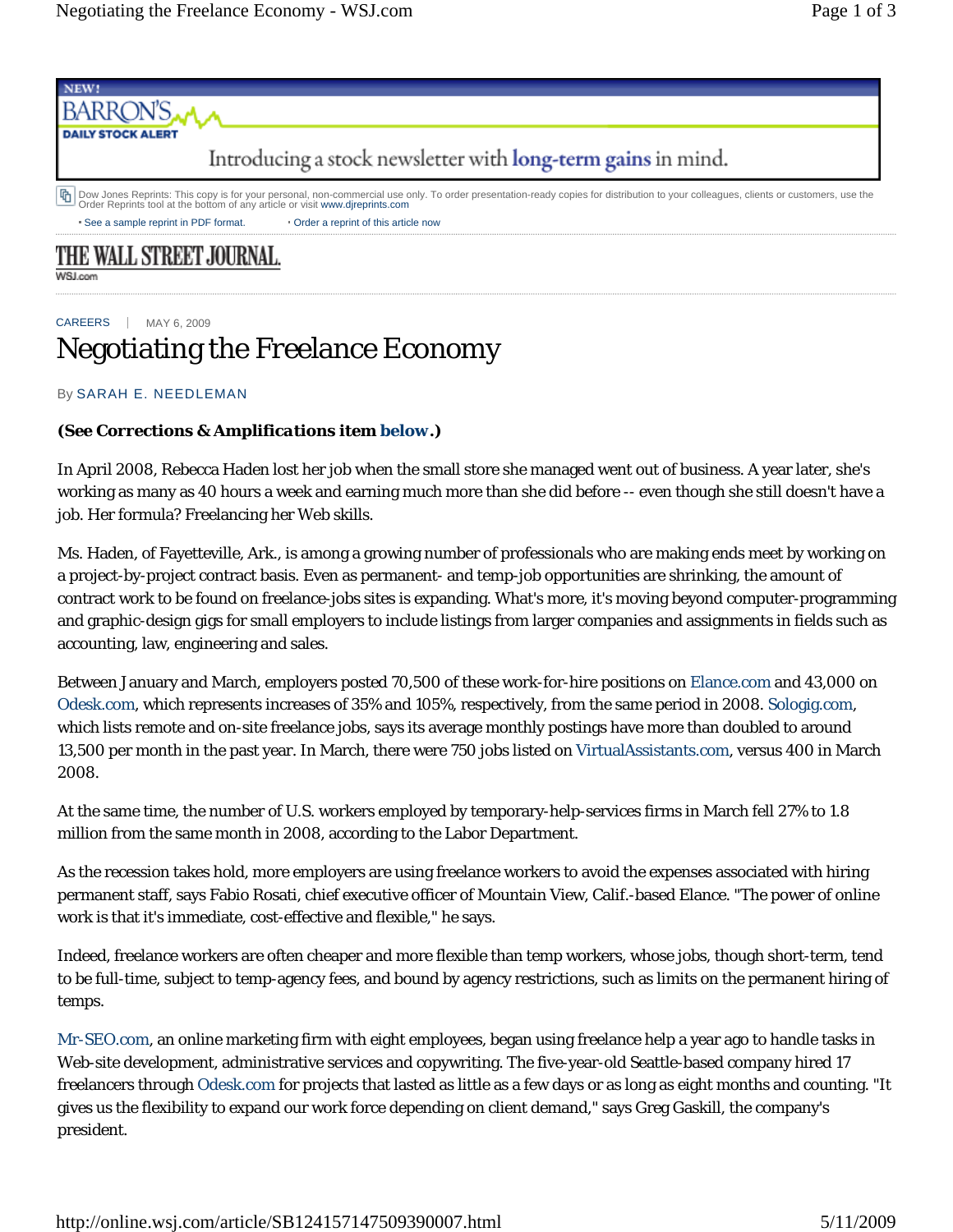Like many workers who turn to freelance positions, Ms. Haden, a 51-year-old mother of four, didn't plan to take on piecemeal work after her layoff. At first, she approached a local Internet company about a permanent job doing Web optimization -- a technique for boosting a site's search-engine rankings. It was a skill she had learned while overseeing her former employer's online store and blog. The firm wasn't hiring, but it offered her a short freelance assignment. She accepted.

Ms. Haden, who holds a master's degree in linguistics, wrote about the experience for a popular blog on Web optimization. "People started approaching me with work pretty soon after that," she says.

## *'I Just Do the Fun Stuff'*

One gig she landed introduced her to Odesk, which, like some other contract-job sites, can monitor freelancers' work. Since then, Ms. Haden says she's landed a steady supply of Web-optimization assignments through Odesk, as well as through her personal Web site and blog. Most months, she earns more than double her previous income. Ms. Haden says the work has been fulfilling, and she has put her permanent-job search on hold indefinitely. "I get to pick and choose what I do now," she says. "And I just do the fun stuff."

Many other laid-off professionals appear to be taking up freelancing, either as a new career or as a way to weather the downturn. Freelance-job sites say membership among individuals, which is free in many cases, has risen sharply. For example, Guru.com has nearly 878,000 freelance members today, up from around 760,000 a year ago.

Freelance-job sites also say they're seeing more midsize and large employers posting assignments, and the jobs have expanded into more business functions, such as finance, manufacturing and law. For example, roughly 1,700 new jobs were added to the sales and marketing category on Elance in March, a 50% increase from a year ago. That's led to new types of contract workers, too.

Last month, Lynn Welch became one of those new freelancers when she began a 96-hour home-based consulting stint for Axsys Technologies Inc., a large, publicly traded manufacturer of infrared technologies based in Rocky Hill, Conn. She was laid off in March from a senior marketing position at a midsize technology firm and says her Axsys contract is one of four freelance assignments she's landed either through networking or Guru. She's so far earned roughly \$10,000 from freelance gigs in online marketing.

# *Pitfalls of Contract Work*

Despite her successes, Ms. Welch, who is 40 and lives in a Washington, D.C., suburb, says she still deals with some of the pitfalls that come with contract work. For example, she says she once spent several hours researching and explaining how she'd handle a potential project, but didn't get the gig. "Some [employers] want to pick your brain and have no intention of paying you," she says. Now Ms. Welch is more cautious about sharing information with employers before a contract is signed. "If they're asking for a lot of details, that's a warning sign," she says.

Sites like Odesk, Guru and Elance guarantee payment after jobs are completed in return for commissions of about 6% to 10% of freelancers' fees. But many other sites hold individuals fully responsible for billing clients and collecting payments.

There are other downsides to freelancing, from the lack of health coverage and paid time off to the need to make your own retirement contributions. Striking out on your own also requires regularly searching for and vetting potential new assignments, while ensuring that you complete on time the ones you've already secured. Furthermore, you may need to invest in equipment such as computer software and a business phone line.

# *Carving Out a Niche*

Should you decide to take up contract work, there are ways to help ensure the process goes smoothly. First, make sure to